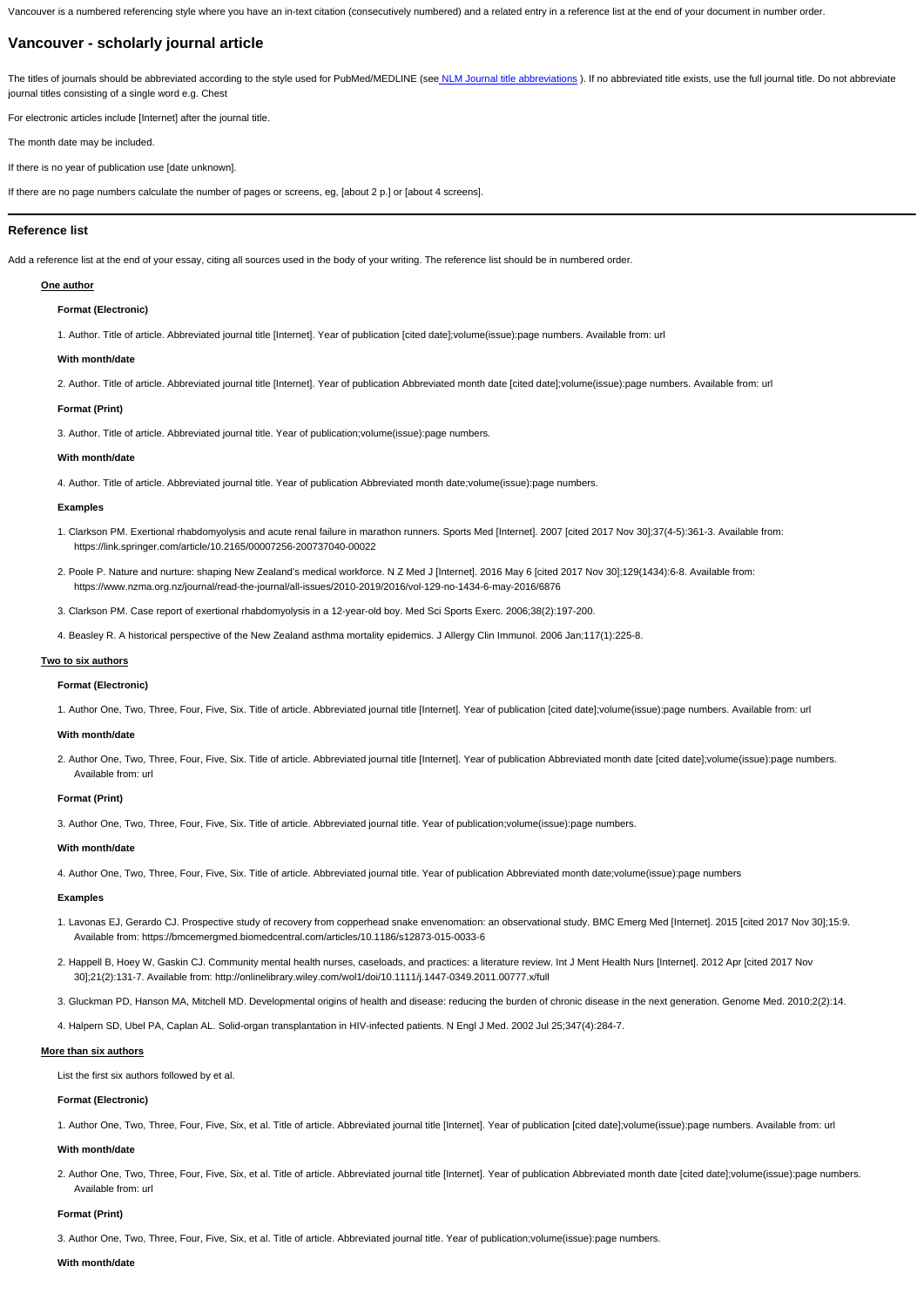4. Author One, Two, Three, Four, Five, Six, et al. Title of article. Abbreviated journal title. Year of publication Abbreviated month date;volume(issue):page numbers.

## **Examples**

- 1. Wood AE, Prins A, Bush NE, Hsia JF, Bourn LE, Earley MD, et al. Reduction of burnout in mental health care providers using the provider resilience mobile application. Community Ment Health J [Internet]. 2017 [cited 2017 Nov 30];53(4):452-9. Available from: https://link.springer.com/article/10.1007/s10597-016-0076-5
- 2. Shuker C, Bohm G, Bramley D, Frost S, Galler D, Hamblin R, et al. The health quality and safety commission: making good health care better. N Z Med J [Internet]. 2015 Jan 30 [cited 2017 Nov 30];128(1408):97-109. Available from: https://www.nzma.org.nz/journal/read-the-journal/all-issues/2010-2019/2015/vol-128-no-1408/6419
- 3. Clarkson PM, Hoffman EP, Zambraski E, Gordish-Dressman H, Kearns A, Hubal M, et al. ACTN3 and MLCK genotype associations with exertional muscle damage. J Appl Physiol. 2005;99(2):564-9.
- 4. Rose ME, Huerbin MB, Melick J, Marion DW, Palmer AM, Schiding JK, et al. Regulation of interstitial excitatory amino acid concentrations after cortical contusion injury. Brain Res. 2002 May;935(1-2):40-6.

## **Group as author**

Note: Group could be an organisation, association, government department, study group, etc.

## **Format (Electronic)**

1. Name of Organisation/Group. Title of article. Abbreviated journal title [Internet]. Year of publication [cited date];volume(issue):page numbers. Available from: url

#### **With month/date**

2. Name of Organisation/Group. Title of article. Abbreviated journal title [Internet]. Year of publication Abbreviated month date [cited date];volume(issue):page numbers. Available from: url

#### **Format (Print)**

3. Name of Organisation/Group. Title of article. Abbreviated journal title. Year of publication;volume(issue):page numbers.

#### **With month/date**

2. Drug-resistance tuberculosis among the foreign-born in Canada. Can Commun Dis Rep [Internet]. 2005 Feb 15 [cited 2017 Nov 30];31(4):46-52. Available from: https://www.canada.ca/en/public-health/services/reports-publications/canada-communicable-disease-report-ccdr/monthly-issue/2005-31/drug-resistant-tuberculosis-among-foreign-born-canada.ht

4. Name of Organisation/Group. Title of article. Abbreviated journal title. Year of publication Abbreviated month date;volume(issue):page numbers.

#### **Examples**

- 1. The PLOS Medicine Editors. Getting closer to a fully correctable and connected research literature. PLoS Med [Internet]. 2013 [cited 2019 May 28];10(3):e1001408. Available from: https://journals.plos.org/plosmedicine/article?id=10.1371/journal.pmed.1001408
- 2. National Institutes of Health Medical Rehabilitation Coordinating Committee. National Institutes of Health research plan on rehabilitation. Rehabil Psychol [Internet]. 2017 Aug [cited 2017 Nov 30];62(3):397-400. Available from: http://psycnet.apa.org/fulltext/2017-29518-001.html
- 3. World Allergy Organization. [The outline of World Allergy Organization (WAO) Diagnosis and Rationale for Action against Cow's Milk Allergy (DRACMA) guideline]. Zhonghua Er Ke Za Zhi. 2012;50(7):510-5.
- 4. Diabetes Prevention Program Research Group. The prevalence of retinopathy in impaired glucose tolerance and recent-onset diabetes in the Diabetes Prevention Program. Diabet Med. 2007 Feb;24(2):137-44.

#### **Unknown author**

If the author is unknown, place the title in the author position followed by the journal name.

## **Format (Electronic)**

1. Title of article. Abbreviated journal title [Internet]. Year of publication[cited date];volume(issue):page numbers. Available from: url

## **With month/date**

2. Title of article. Abbreviated journal title [Internet]. Year of publication Abbreviated month date[cited date];volume(issue):page numbers. Available from: url

#### **Format (Print)**

3. Title of article. Abbreviated journal title. Year of publication;volume(issue):page numbers.

#### **With month/date**

4. Title of article. Abbreviated journal title. Year of publication Abbreviated month date;volume(issue):page numbers.

#### **Examples**

1. When hiring execs, context matters most. Harv Bus Rev [Internet]. 2017 [cited 2017 Nov 30];95(5):20-2. Available from: https://hbr.org/2017/09/when-hiring-execs-context-matters-most

3. 21st century heart solution may have a sting in the tail. BMJ. 2002;325(7357):184.

4. New accreditation product approved for systems under the ambulatory and home care programs. Jt Comm Perspect. 2005 May;25(5):8.

#### **Advanced online publication**

For articles published online ahead of the print edition use **Epub ahead of print**

#### **Format**

1. Author(s). Title. Abbreviated Journal Title [Internet]. Year of publication Abbreviated month date placed online [cited Year Month Date]:[about number of pages p.]. Available from: url Epub ahead of print.

#### **Example**

1. Massi D, Laurino M. Machine versus man in skin cancer diagnosis. Lancet Oncol [Internet]. 2019 Jun 11 [cited 2019 Jun 12]:[about 2 pages]. Available from: https://www.thelancet.com/journals/lanonc/article/PIIS1470-2045(19)30391-2/fulltext doi: 10.1016/S1470-2045(19)30391-2 Epub ahead of print.

See also: translated work , one source cited in another , [abbreviations](http://www.cite.auckland.ac.nz/5_3.html) , [NLM Journal title abbreviations](https://www.ncbi.nlm.nih.gov/nlmcatalog/journals)

# **In-text citation**

When using another person's ideas or words include an Arabic numeral in brackets (consecutively numbered). If the reference is referred to again, the same number is used.